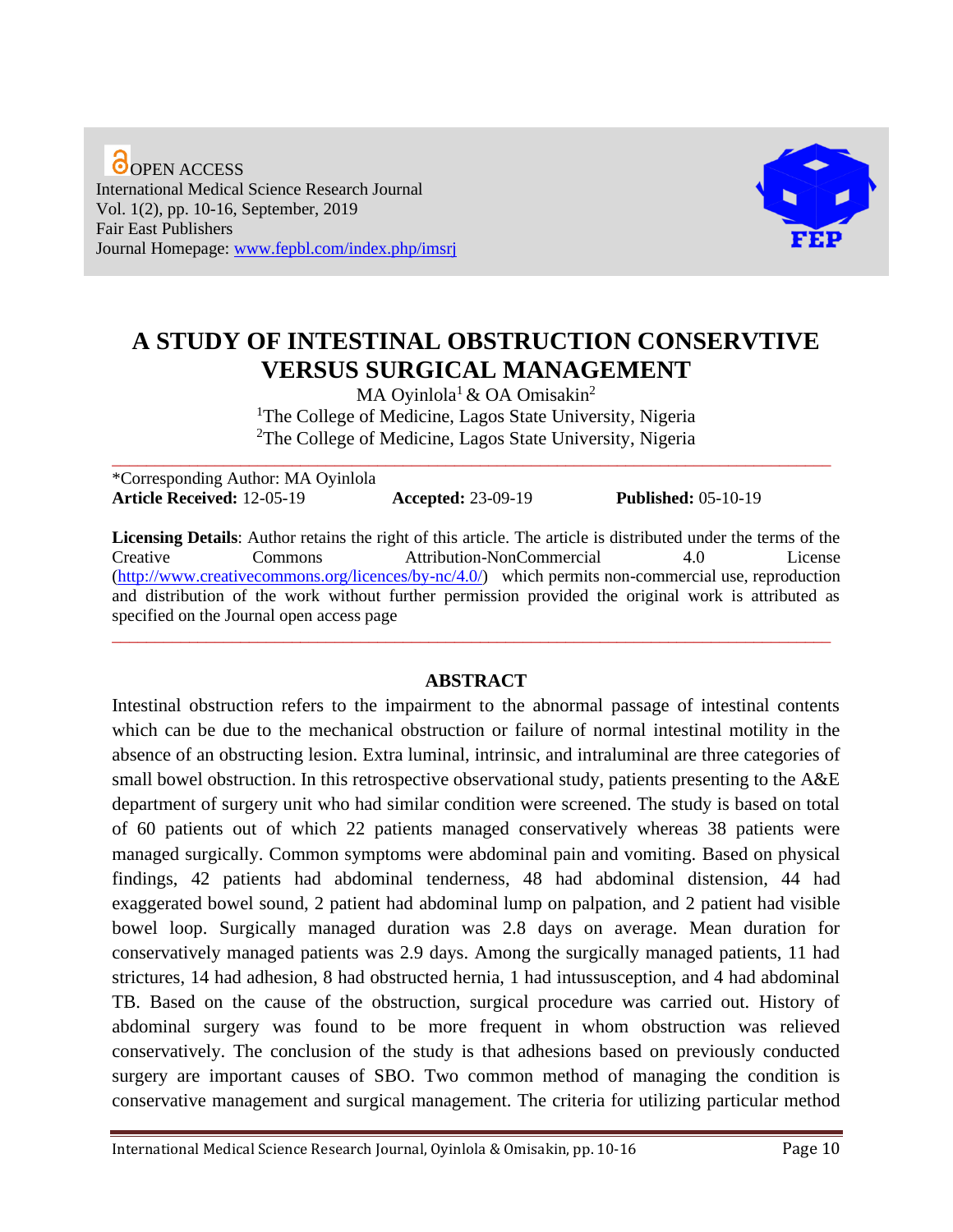is based on several patient related factors. Clinical decisions guide the management of SBO and timing of surgical intervention.

**Keywords:** Obstruction, Adhesion, Dynamic Obstruction,

# **INTRODUCTION**

\_\_\_\_\_\_\_\_\_\_\_\_\_\_\_\_\_\_\_\_\_\_\_\_\_\_\_\_\_\_\_\_\_\_\_\_\_\_\_\_\_\_\_\_\_\_\_\_\_\_\_\_\_\_\_\_\_\_\_\_\_\_\_\_\_\_\_\_\_\_\_\_\_\_\_\_\_\_\_\_\_\_\_\_

Intestinal obstruction can be defined as impairment to the abnormal passage of intestinal contents that may be due to either mechanical obstruction or failure of normal intestinal motility in the absence of an obstructing lesion. It is characterized by absence of passage of flatus and/or feces beyond 6-12 hrs. patient mostly experience vomiting, abdominal distension and colicky abdominal pain [1,2,3,4,5,6] it can be developed due to the acute obstruction and relieved itself after sometime or may need some conservative management. The description of patients presenting with small bowel obstruction dates back to the 3rd or 4th century, when Praxagoras created an enterocutaneous fistula to relieve a bowel obstruction.

Even though, the surgery was considered as successful option, still nonoperative techniques were common for reducing laxatives, hernias, ingestions of heavy metals and leeches to remove toxic agents from the blood until late 18th century. So far, our understanding is that bowel obstruction is caused because of the following reasons.

- Obstruction arising from extraluminal adhesions, hernias, carcinomas, and abscesses.
- Obstruction intrinsic to the bowel wall (e.g., primary tumors).
- Intraluminal obturator obstruction (e.g., gallstones, enteroliths, foreign bodies, and bezoars).

Dynamic (mechanical) or adynamic (pseudoobstruction) are classification of large bowel obstructions. Mechanical obstruction is characterized by blockage of the large bowel (luminal, mural, or extramural), resulting in increased intestinal contractility as a physiologic response to relieve the obstruction. Intestinal obstruction-based patients are quite ill and may need regular evaluation, and monitoring of clinical and vital progress to determine when the surgical intervention will be suitable.

# **Objectives**

In this study, objectives are as follows;

To study the clinical profile and clinical features of patients presenting with acute intestinal obstruction (AIO).

To study the role of investigations in diagnosis of AIO. To find out the underlying cause of AIO in patients under study.

To study the predictors of relief of symptoms in patients with AIO.

To study the indications and timing for surgery for AIO.

To follow-up the progress of patients and find out the outcome of management.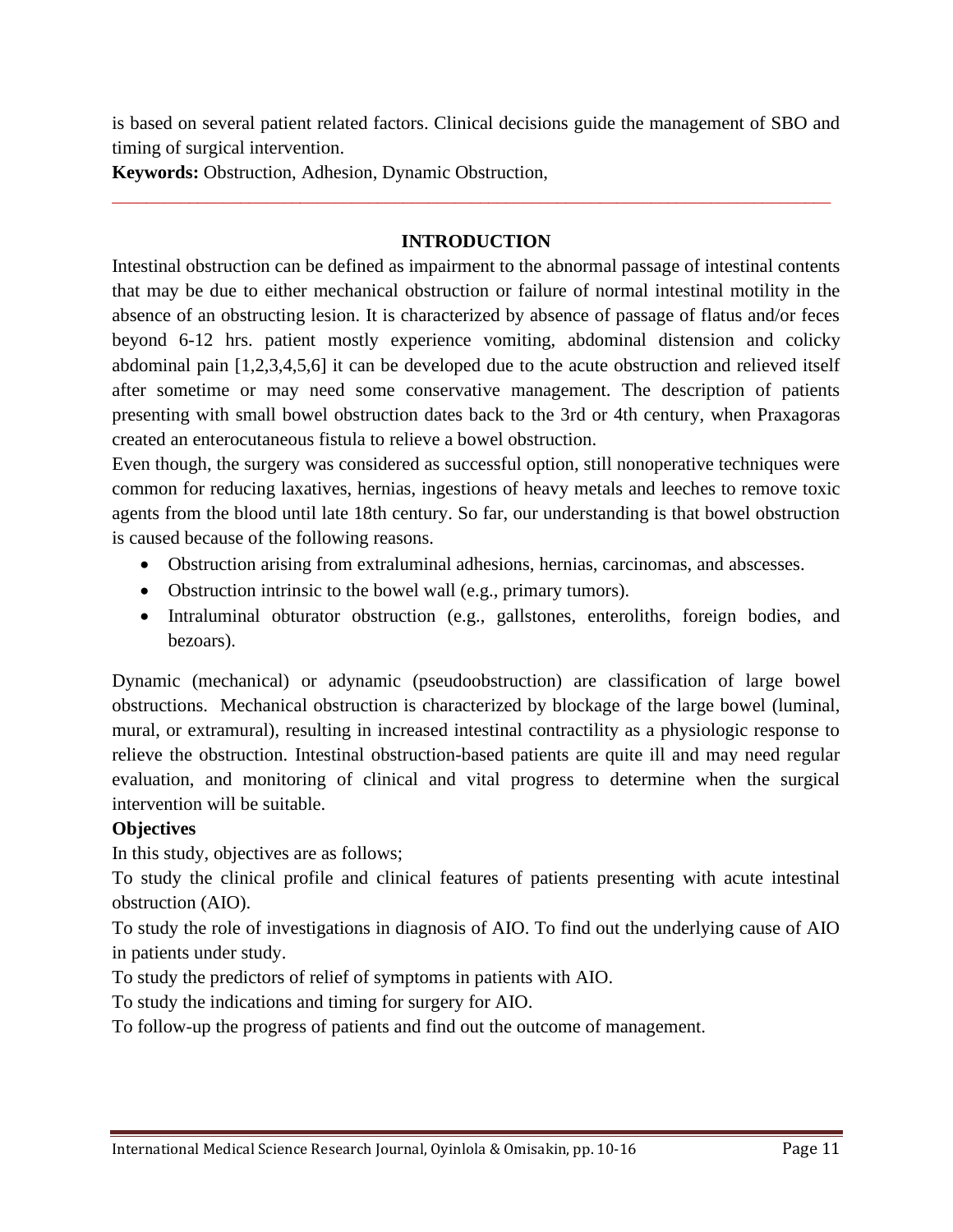## **MATERIALS AND METHODS**

The study is based on a major hospital located in a major Nigerian city. The study consists of total of 60 patients. Patients having the abdominal pain were asked questions based on predesigned questionnaire. The inclusion criteria for this study was patients coming to the hospital with intestinal obstruction which is judged by abdominal pain, increased bowel sound, tenderness distension, dehydration, and constipation. All patients were briefed about the objectives of the study and written consent was taken. Those patients who were not fit for surgery or not willing to take part in the study were removed.

The methodology of the study is based on retrospective observational study. Patients who came to the hospital Accident and Emergency department were screened to identify the patients with AIO.

#### **Methodology**

This is a retrospective observational study. All patients presenting to the Emergency and Outpatient Department of surgery unit with features of intestinal obstruction were screened to identify the patients with AIO. Informed consent was obtained from the patients for inclusion in the study.

Brief interviews of patients were taken and their complaints, illness history details, previous other medical history, co-morbid related conditions, surgery history/ previous treatment, were recorded on a pre-specified data sheet. Clinical findings related to blood sugar, hemogram, urine routine and microscopy, serum electrolytes were also recorded side by side.

Mostly, the history consisted of presenting complaints including pain and its character, abdominal distension, vomiting, flatus and passage of faces. Inquiry also consisted of related illness in past, any abdominal related surgery in past, and any known abdominal illnesses.

Clinical examination undertook and focused on fever and abdominal signs like abdominal distension, presence of papable/visible bowel loops, bowel sound nature and lumps, and tachycardia presence. Digital rectal examination was done for all patients and its finding is also noted. Abdomen plain X-ray in the form of supine posture and erect posture were conducted and multiple air-fluid levels presence is noted along with colonic gas and dilated bowel loops.

Consistent with clinical assessment and investigations, initially conservative management was initiated. Patients' oral intake was withheld, nasogastric tube was inserted for aspiration of gastrointestinal secretions, intra-venous fluids were administered. If there were Electrolyte imbalance, so they were corrected.

Observations were made regarding relief of obstruction such as reduced vomiting, passage of feces/flatus, pain score, reduced abdominal girth and tenderness, reduced nasogastric tube output, and disappearance of palpable bowel loops. Regular monitoring was made in patients for signs of strangulation, viz, tachycardia, abdominal tenderness, fever, and so on. In case of strangulation indications, emergency-based operation was made. If the patient did not get relieved conservatively within a few hours of observation, exploratory laparotomy was performed.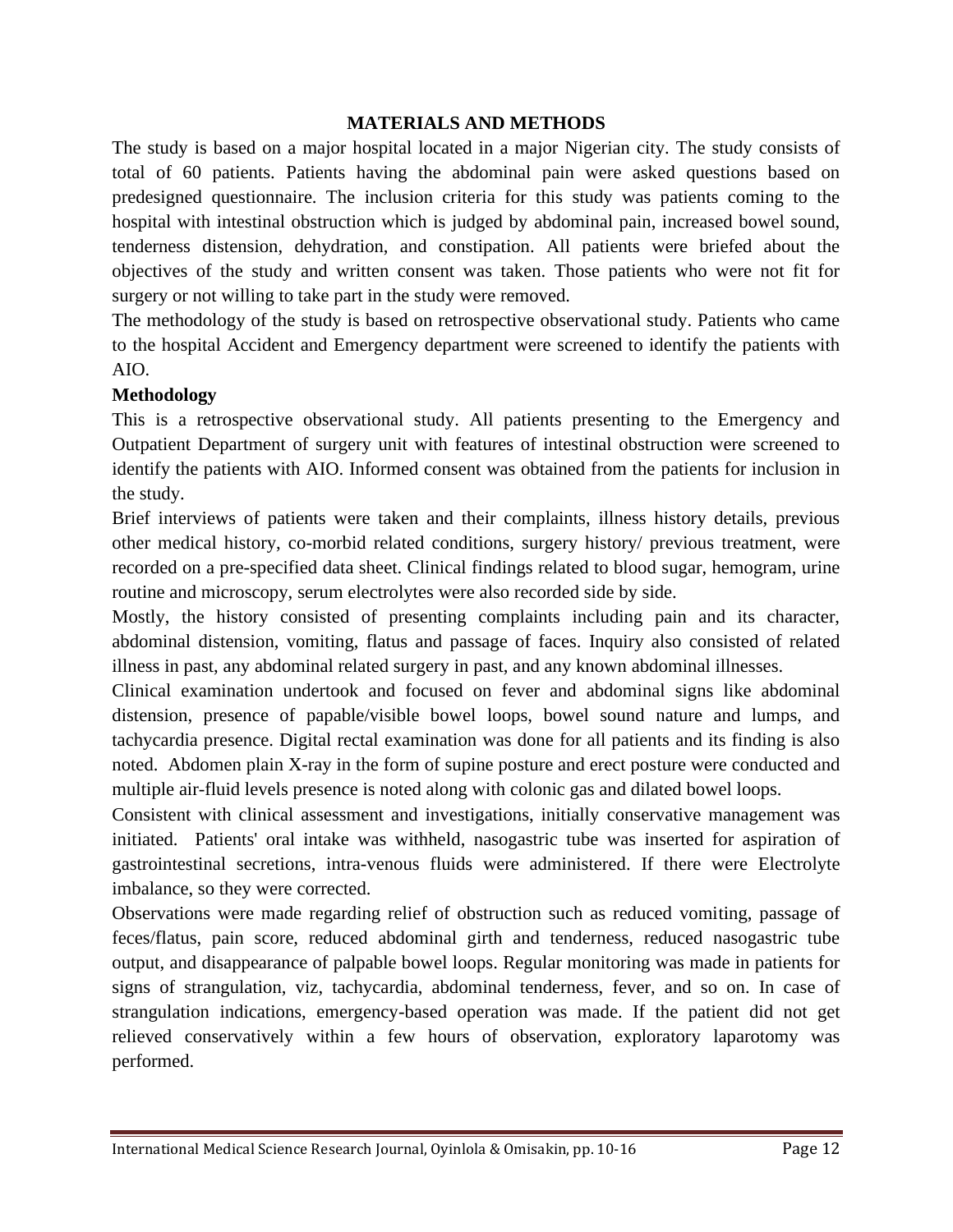If patient condition is improved within few hours of conservative treatment, so further investigation is made regarding previous similar history or relevant symptoms. CT scan abdomen, ultrasound of the abdomen and pelvis, and other special investigations are made in order to look further findings of suggestive of intestinal obstruction and specific signs which suggest cause of obstruction.

In case the investigation provided sufficient information to confirm the diagnosis of a lesion explaining the symptoms of AIO in the patient, appropriate operation intervention was undertaken. In case the investigation failed to provide required information, the next investigation was undertaken.

### **RESULTS AND DISCUSSION**

The study is based on observation of 60 patients who are evaluated in a public hospital in Nigeria and were related acute intestinal obstruction. 22 patients were managed conservatively while 38 patients were managed surgically. The average age of patients was 54 and there were 35 male and 25 females.

| <b>Age Interval</b> | <b>Patients</b> |  |  |
|---------------------|-----------------|--|--|
| $20 - 30$           | 5               |  |  |
| $31 - 40$           | 12              |  |  |
| 41-50               | 15              |  |  |
| 51-60               | 12              |  |  |
| 61-70               | 8               |  |  |
| 71-80               | 8               |  |  |
|                     |                 |  |  |

**Table 1: Patient Age Details**



International Medical Science Research Journal, Oyinlola & Omisakin, pp. 10-16 Page 13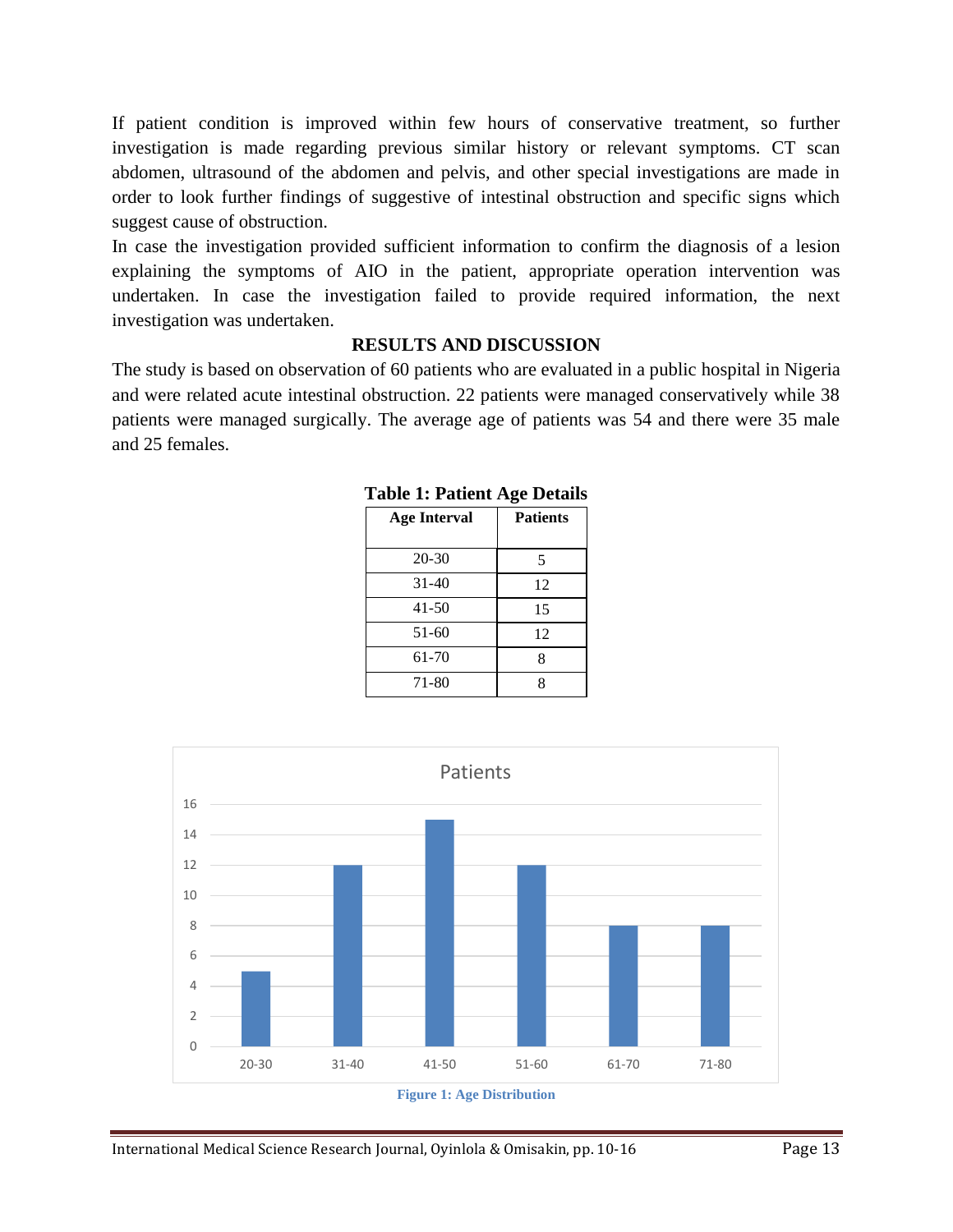Common symptoms experienced by these patients included abdominal pain, vomiting, followed by obstipation. All patients who were managed conservatively had abdominal pain. Furthermore, 22 patient had obstipation and 20 patient had vomiting. In surgically managed patients, 44 had obstipation and 42 had vomiting. Based on physical findings, 42 patients had abdominal tenderness, 48 had abdominal distension, 44 had exaggerated bowel sound, 2 patient had abdominal lump on palpation, and 2 patient had visible bowel loop.



**Figure 2: Symptoms and Physical Findings**

Among this 60 patients, 54 patients had previous abdominal surgery, 44 patient had exploratory laparotomy for abdominal trauma, perforation, gynaec procedure, appendicectomy, etc. 6 patient developed features of obstruction following laproscopic T.L. among these patients, 8 were managed conservatively and 23 patient undergo surgery.

| <b>CT</b> Scan Finding  | <b>No. of Patients</b> |  |
|-------------------------|------------------------|--|
| <b>Bowel Thickening</b> |                        |  |
| Stricture               |                        |  |
| Malrotation             |                        |  |
| Th                      |                        |  |
| Intussusception         |                        |  |
|                         |                        |  |

|  | <b>Table 2: CT Scan Findings</b> |
|--|----------------------------------|
|  |                                  |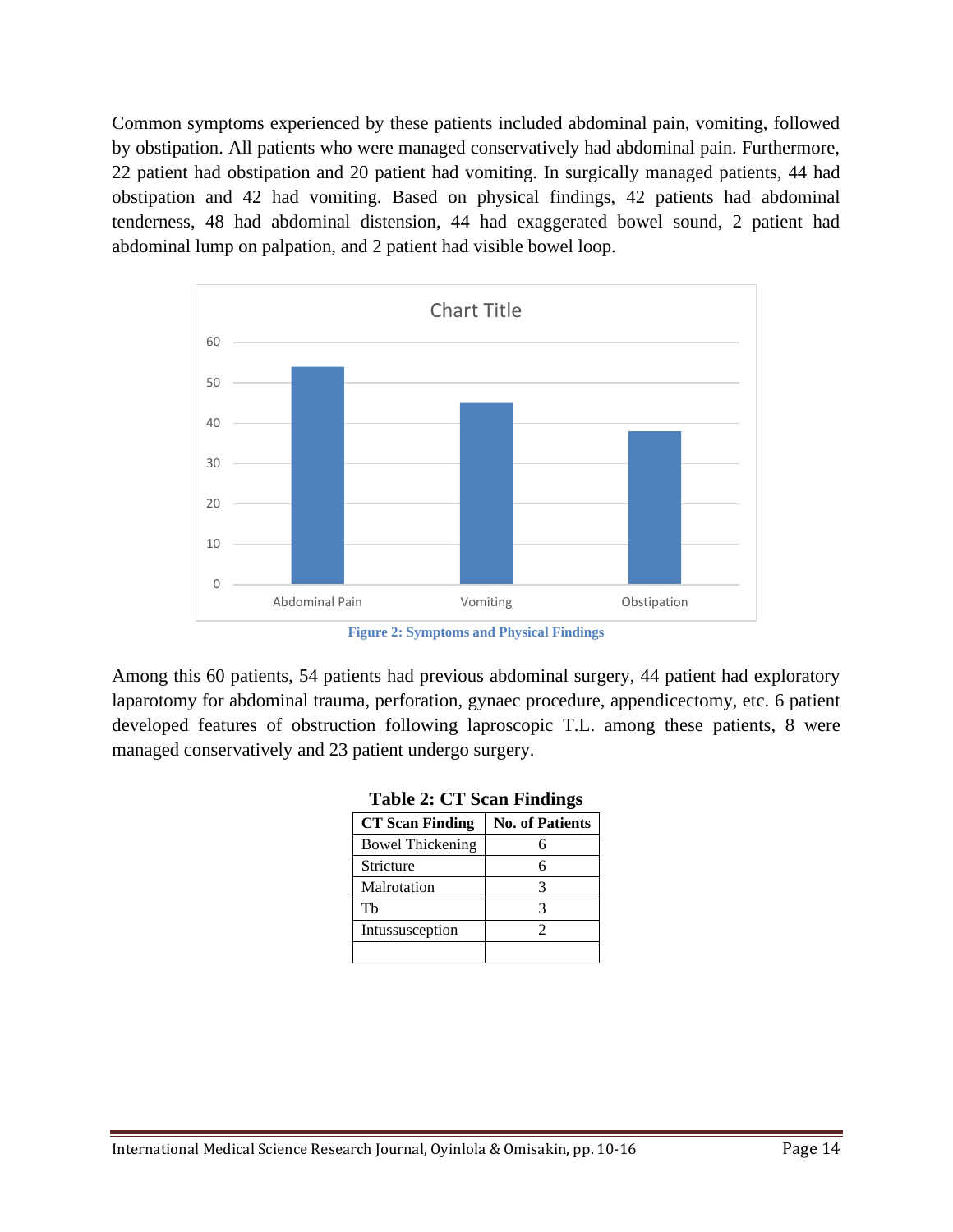

**Figure 3:CT Scan Findings**

Out of total, 20 patients were investigated based on CT scan, 6 patients had stricture,6 had bowel thickening, 3 had malrotation, 3 had TB and 2 had intussusception.

We observed vital parameters and other parameters in conservatively managed patients. These parameters included abdominal tenderness, RT output, increased vomiting, and abdominal distention.

Those patients who showed signs of peritonitis, strangulation and haemodynamically instability were undergone surgical intervention. The average duration for surgically managed was 2.8 days. The average duration for conservatively managed patients was 2.9 days. In surgically managed patients, 4 had abdominal TB, 1 had intussusception, 8 had obstructed hernia, 11 had stricture, and 14 had adhesions.

We also compared demographic features based on presenting features and investigatory findings of patients who were conservatively managed and relieved. It was found that those who relieved conservatively, there was greater occurrence of history of abdominal surgery. For conservative management, time taken for relief ranged from 1 to 4 days after the admission with average of 2.9 days. Whereas, among surgically managed patients, time taken to relief was 1 to 4 days with average of 2.3 days.

| <b>Variable</b>   | <b>Conservatively</b>   | <b>Surgically</b>       | <b>P</b> Value |  |  |
|-------------------|-------------------------|-------------------------|----------------|--|--|
|                   | <b>Managed Patients</b> | <b>Managed Patients</b> | (Chi)          |  |  |
|                   |                         |                         | <b>Square</b>  |  |  |
|                   |                         |                         | <b>Test</b>    |  |  |
| Mean Age          | 46.3                    | 44.6                    | 0.855          |  |  |
| Male/Female Ratio |                         |                         | 0.105          |  |  |
|                   | 3.8:2                   | 2.3:2                   |                |  |  |
| Vomiting          | 30                      | 32                      | 0.48           |  |  |

**Table 3: Comparison**